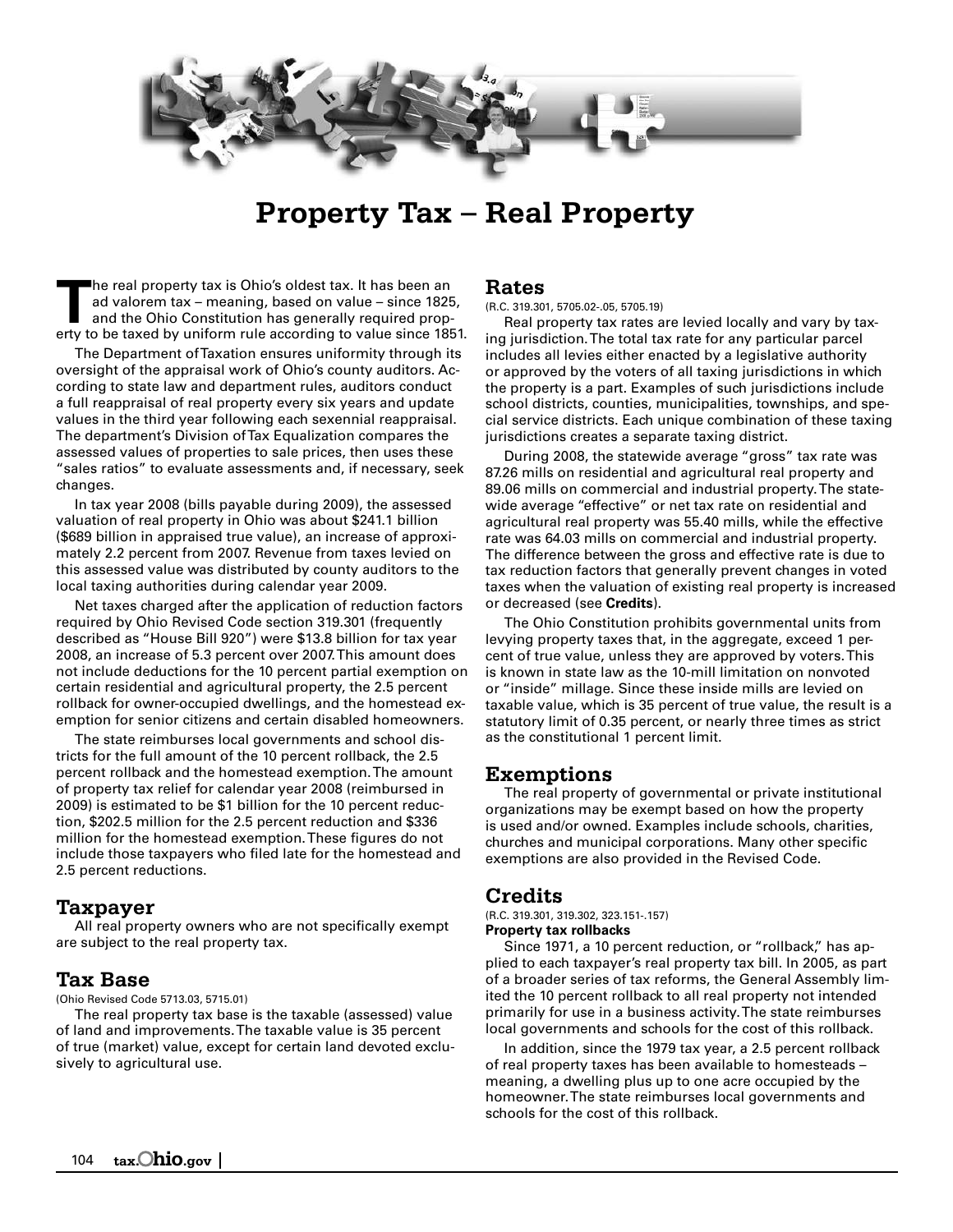#### **Tax reduction factors**

Each year, the department calculates effective tax rates based on tax reduction factors that eliminate the effect of a change in the valuation of existing real property on certain voted taxes. This law, outlined in R.C. 319.301, was enacted in 1976 by the 111th General Assembly as House Bill 920. Reduction factors are applied to eligible tax rates for each taxing unit, such as a school district, a county, or a municipality.

For the purpose of applying tax reduction factors, real property is divided into two classes: Class I for residential and agricultural property and Class II for all other real property. Separate percentage adjustments are applied to taxes levied against each of these two classes whenever the value of existing real property changes within these respective classes.

Reduction factors are only calculated on "carryover" property – meaning, property that is taxed in both the preceding and current year within the same reduction factor class. Therefore, new construction does not trigger a change in reduction factors, and taxing authorities receive new revenue as new property is added. Likewise, reduction factors do not stabilize revenue when property is removed from a class through exemption, demolition, or reclassification. Also, reduction factors are not applied to unvoted millage within the 10 mill constitutional limit or to millage authorized by municipal charter.

Finally, if the tax reductions would reduce the effective tax rate for current expenses of a school district below 20 mills on real property in either class, the reduction factors are adjusted to yield a minimum of 20 effective mills. (However, districts that levy less than 20 mills do not automatically reach this 20 mill floor; a district that only levies 18 mills for current expense purposes will never receive more than 18 mills). The reduction factors of joint vocational school districts are adjusted in a similar manner to yield a minimum of two effective mills on each class of real property.

#### **Homestead exemption**

The homestead exemption dates back to 1971. It is available to the homesteads of qualified homeowners who are either:

- at least 65 years of age,
- permanently and totally disabled, or
- at least 59 years of age and the surviving spouse of a deceased taxpayer who previously received the exemption.

Before the 2007 tax year, eligibility for the exemption was limited to taxpayers who earned \$26,200 or less, with benefits tiered according to income.

Starting with the 2007 tax year (bills payable in 2008), income tests and tiered benefits no longer applied. Instead, each qualified homeowner received a credit equal to the taxes that would otherwise be charged on up to \$25,000 of the true value (meaning, \$8,750 in taxable value) of the homestead. In effect, the homestead exemption shields up to \$25,000 of the value of an eligible homestead from property taxation.

Some 776,154 taxpayers qualified for the homestead exemption in 2007 on their tax bills payable in 2008 (see Table 7) – an increase of 559,344 from the previous year, almost entirely due to the expansion of the homestead exemption. The

total tax savings for 2007 was approximately \$318 million, or about \$248 million more than the previous year.

For a limited number of taxpayers, the older version of the homestead exemption was more beneficial. A grandfather clause in H.B. 119 protects such homeowners by not allowing the size of the credit to fall below the amount of savings credited on 2006 tax bills (payable in 2007).

# **Special Provisions**

**Current agricultural use value** (R.C. 5713.30 – 5713.36)

The Ohio Constitution requires real property (land and improvements) to be taxed by uniform rule according to value. But land devoted exclusively to commercial agricultural use may be valued according to its current use instead of its "highest and best" potential use. Such land must meet one of the following requirements for three years before the year in which application for the current use treatment is made:

- ten acres or more must be devoted to commercial agricultural use; or
- under ten acres must be devoted to commercial agricultural use and produce an average yearly gross income of at least \$2,500.

In addition, when land valued according to its agricultural use is converted to a different use, a charge is assessed on the land in an amount equal to the difference in the amount of tax levied on the converted land during the three tax years immediately preceding the year in which the conversion occurs.

### **Forest land** (R.C. 5713.22 – 5713.26)

Forest land, devoted exclusively to forestry or timber under the rules of the Ohio Department of Natural Resources' Division of Forestry, may be taxed at 50 percent of the local rate.

**Manufactured home tax** (R.C. 4505.01, 4503.06, 4503.065)

Manufactured homes are subject to an annual property tax. The valuation method and tax calculation depend on whether or not the manufactured home is taxed like (but not as) real property:

**Personal property approach** – The assessed value of a manufactured home, if sitused in Ohio before Jan. 1, 2000, is 40 percent of the amount derived by multiplying the greater of either the home's cost or market value at the time of purchase by a depreciation percentage based on one of two schedules. The manufactured home tax is calculated by applying the gross tax rate of the taxing district in which the home is sitused to the home's assessed value.

**Real property approach** – If a home was sitused or had ownership transferred on or after Jan. 1, 2000, it is assessed at 35 percent of true value. This method of assessment also applies to homes sitused before Jan. 1, 2000, if the owner made an election to have the home taxed like real property. The tax is determined by applying the effective tax rate to the assessed value and applying a 10 percent rollback. Taxes may be reduced by an additional 2.5 percent if the home is owner-occupied. A homestead exemption is available for qualifying homeowners (see **Credits**).

In either case, one-half of the amount of the annual tax is due by March 1 with the balance due by July 31. These dates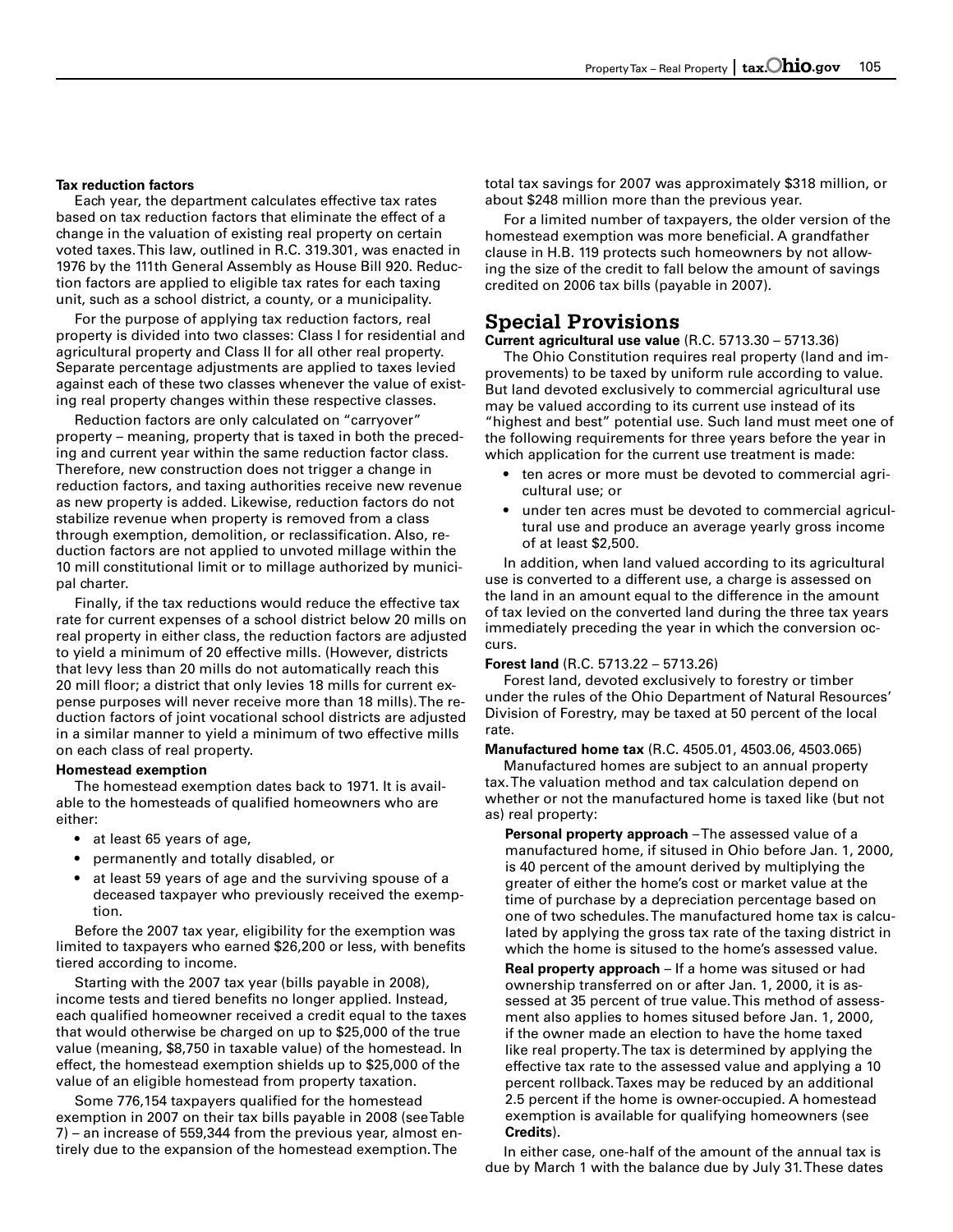are subject to extension in the same manner provided for real property (noted below). If the structure is taxable as personal property used in business under R.C. 5709.01, it is not subject to the manufactured home tax. Travel trailers and park trailers that are unused or unoccupied and are stored at a qualified location are also not subject to the manufactured home tax.

# **Filing and Payment Dates**

#### (R.C. 323.12, 323.17)

According to statute, at least one half of a real property tax bill is due by Dec. 31, with the balance due by June 20. In practice, these deadlines are often extended in the ways described below.

When the delivery of the tax duplicate is delayed for certain statutory reasons, the payment dates may be automatically extended for 30 days. Further extensions, not to exceed 15 days, may be granted for emergencies by application of the county auditor or treasurer to the Tax Commissioner.

When an unavoidable delay occurs, an additional extension may be granted by application of both the county auditor and treasurer to the Tax Commissioner in order to avoid penalties to taxpayers.

# **Disposition of Revenue**

(R.C. 319.54, 321.24, 321.26, 321.261, 321.31, 321.33, 321.34)

After local administrative fee deductions, revenue is distributed to the counties, municipalities, townships, school districts, and various special districts according to the taxable values and total millage levied by each.

# **Administration**

(R.C. 319.28, 5705.03, 5713.01, 5715.01, 5715.02, 5719.05)

The Tax Commissioner supervises the taxation of real property in the state and is charged with the duty of achieving uniformity in the taxation of real property.

County auditors are responsible for assessing all real property and for preparing a general tax list and duplicate. Using the duplicate, county treasurers prepare property tax bills and are responsible for the actual collection of the tax. County boards of revision hear complaints on the assessment or valuation of real property and may increase or decrease an assessment in the value of any property properly before it.

# **Ohio Revised Code Citations**

Chapters 319, 321, 323, 4501, 4503, 5705, 5709, 5713, 5715, 5719, 6111.

# **Recent Legislation**

**House Bill 130, 127th General Assembly (effective Apr. 7, 2009) Homestead exemption** – R.C. 323.151, 323.153, 4503.065, and 4503.066 were amended to include a settlor of an irrevocable inter vivos trust as an owner for homestead exemption purposes for both real property and manufactured and mobile homes.

R.C. 323.152, 323.153, 323.154, 323.155, 323.156, 323.159, 4503.065, 4503.066, and 4503.067 were amended to remove the requirement that county auditors issue an annual certificate of reduction to property owners receiving the homestead exemption, for both real property and manufactured and mobile homes, or the 2.5 percent reduction. In its place, county auditors are required to notify the applicant, on a form prescribed by the Tax Commissioner, by the first Monday in October when a homestead application is first approved.

R.C. 135.804, 323.151, and 323.159 were amended to alter the definition of "housing cooperative" by lessening the number of units such a housing complex must have for its residents to qualify for both the homestead exemption and the property tax payment link deposit program. The qualifying number of units was reduced from 250 to two units.

### **Senate Bill 353, 127th General Assembly (effective Apr. 7, 2009)**

**Anticipation of delinquent taxes** – R.C. 133.082, 135.341, 307.781, 319.43, 321.34, 321.341, and 321.36 were amended to provide for the issuance of securities in anticipation of the collection of current real property taxes that have not been paid when due or that have become delinquent. The proceeds from the sale of the securities, less financing costs, are distributed by the county treasurer to the taxing authorities in the same manner that the taxes and assessments would have been distributed if paid when due. The county investment advisory committee may enter into a current unpaid or delinquent tax line of credit with the county treasurer for the purpose of borrowing money to make advance payments of current and delinquent taxes and assessments. At each real property tax settlement, the taxes and assessments collected that were previously advanced when unpaid or delinquent shall be used to repay or reimburse the source from which the advance payment was drawn.

**Abandoned lands** – R.C. 323.65 to 323.78 were amended to revise the foreclosure procedures for abandoned lands. Of particular note, 20 percent of the proceeds of sale shall be deposited in the delinquent tax and assessment collection fund to reimburse the fund for costs paid from the fund for the transfer, redemption, or sale of abandoned land. Not more than half of the 20 percent may be used by the county treasurer for community development, nuisance abatement, foreclosure prevention, demolition, and related services or be distributed by the treasurer to a county land reutilization corporation.

**County land reutilization corporations** –The bill provided for the creation of a county land reutilization corporation (CLRC) in counties with populations of more than 1,200,000. CLRCs are financed with certain delinquent tax payments and foreclosure proceedings. The purposes of CLRCs are to facilitate the reclamation, rehabilitation, and reutilization of vacant, abandoned, tax-foreclosed, or other real property within the county and to generally promote economic and housing development in the county or region.

### **House Bill 548, 127th General Assembly (effective Dec. 30, 2008)**

**General levy for current expenses** – R.C. 5705.05 was amended to allow a township to use a current expense levy for the construction, reconstruction, resurfacing, or repair of roads and bridges. After the amendment, only a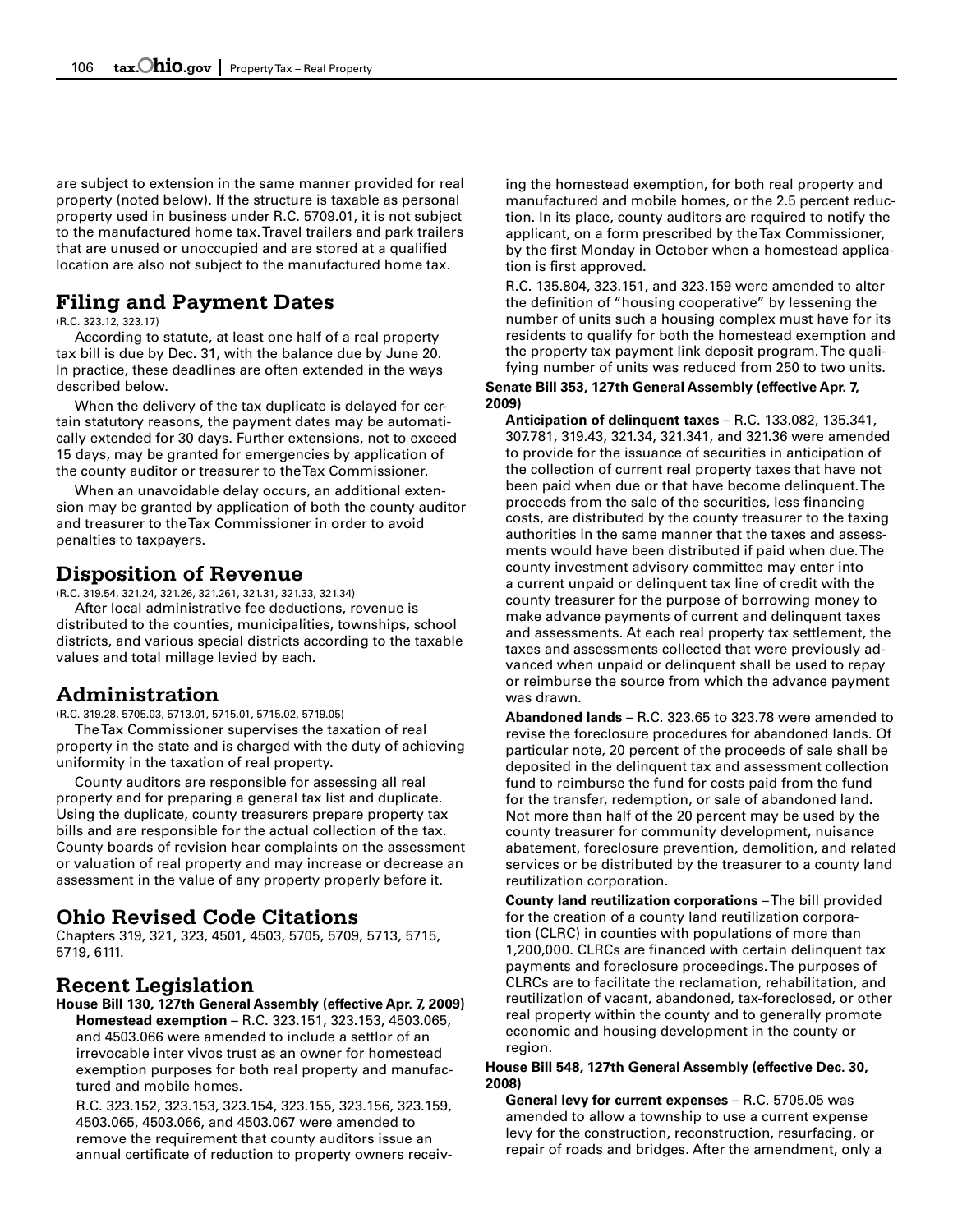county is prevented from using a current expense levy for such purposes.

**Charitable exemption** – R.C. 5709.121(C) was amended to clarify that the definition contained therein is not the exclusive definition of a charitable institution, but rather only identifies a special type or entity that is conclusively presumed to be a charitable institution.

# **Recent Court Decisions**

**Columbus City School District Board of Education v. Franklin County Board of Revision, 121 Ohio St.3d 218 (2009):** 

The Ohio Supreme Court held that a board of revision takes official action when it votes on matters that are properly before it, and the vote is noted on the record of the board's proceedings. Accordingly, the board maintained jurisdiction over its decision when it voted to vacate it within the 30-day appeal period, even though the vacating order was not certified until after the expiration of the 30 day appeal period.

#### **Woda Ivy Glen Ltd. Partnership v. Fayette County Board of Revision, 121 Ohio St.3d 175 (2009):**

The Ohio Supreme Court held that, when valuing property in the federal low income housing tax credit (LIHTC) program, the effect of the LIHTC program's use and rent restrictions on the property's value must be considered because they are involuntary, governmental limitations imposed for the general welfare. The Court also held that the

federal income tax credits should not be used in determining the value of LIHTC property because they are intangible interests separable from the real property itself.

#### **Knickerbocker Properties Inc. XLII v. Delaware County Board of Revision, 119 Ohio St.3d 233 (2008):**

The Ohio Supreme Court held that the school district's complaint was sufficient to vest jurisdiction in the board of revision (BOR), even though it did not contain the correct taxpayer address. The complaint satisfied the core jurisdictional requirements by correctly naming the owner, the parcel number, and the basis for the value sought. Moreover, the duty to notify the taxpayer of the hearings at the correct address lay with the BOR and the county auditor, not the complainant. However, since the taxpayer never received the proper due process notice of the BOR's hearing, the BOR's decision was rendered a nullity. Therefore, the Court remanded the case to the Board of Tax Appeals with instructions to vacate the BOR's order and to remand to the BOR to give proper notice and hold a new hearing concerning the value of the property.

### **Fife v. Greene County Board of Revision, 120 Ohio St.3d 442 (2008):**

The Ohio Supreme Court affirmed the Board of Tax Appeals, granting current agricultural use valuation status for a commercial timber operation, where the property owner detailed extensive activities to maintain access to the trees, to cull timber, to girdle undesirable trees, and to obtain a forestry plan from a state forester.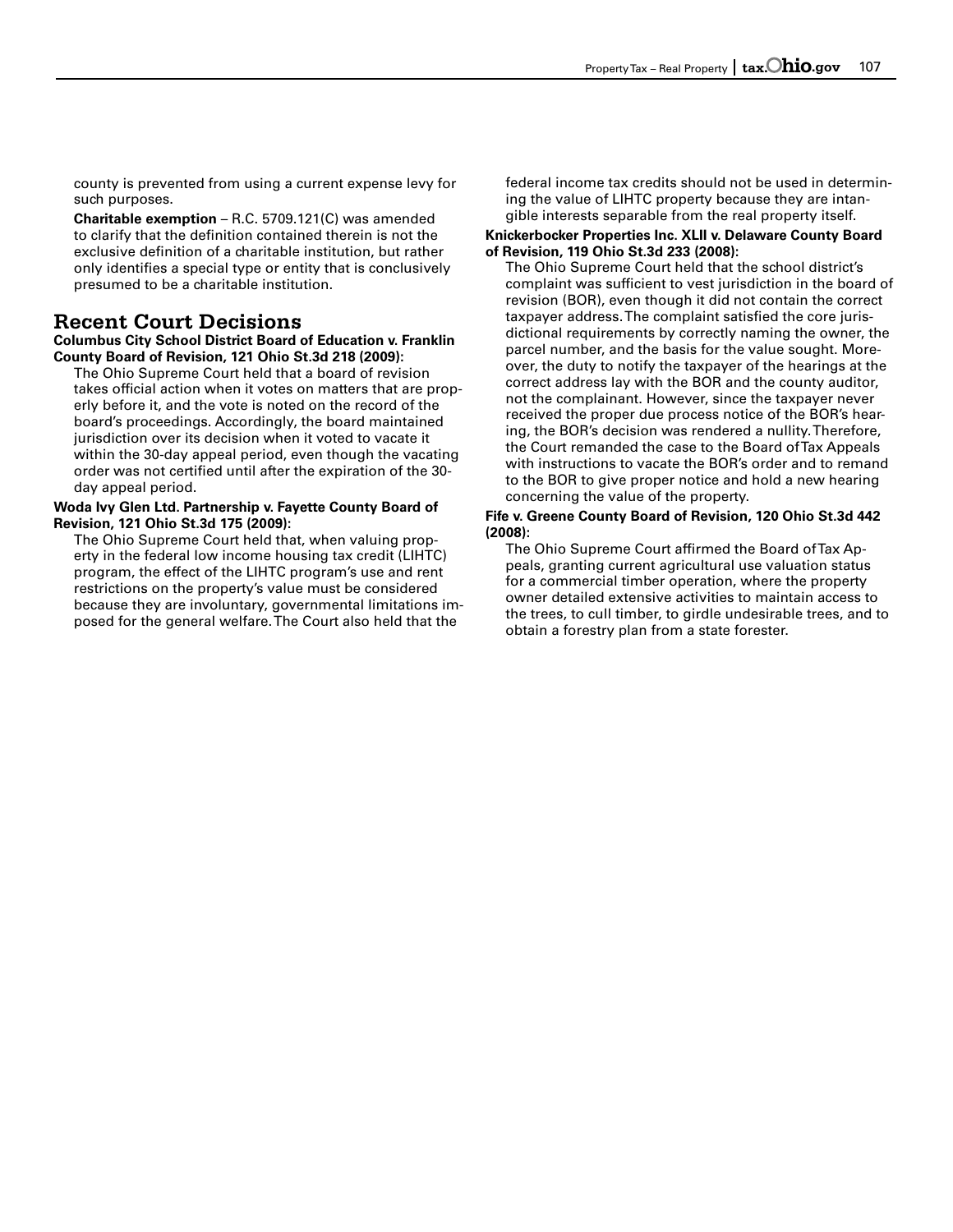| Assessed Value Of Taxable Real Estate, Taxes Charged, Average Tax Rates, and Tax Relief, Tax Years 2004 - 2008 |                   |                   |                   |                               |  |  |  |  |  |  |
|----------------------------------------------------------------------------------------------------------------|-------------------|-------------------|-------------------|-------------------------------|--|--|--|--|--|--|
| 2004                                                                                                           | 2005              | 2006              | 2007              | 2008                          |  |  |  |  |  |  |
| \$202,591,836,961                                                                                              | \$222,488,359,822 | \$234.133.065.917 | \$235,916,746,794 | \$241,120,753,580             |  |  |  |  |  |  |
| 156,078,137,391                                                                                                | 170,735,325,098   | 180,305,043,717   | 184,029,442,834   | 187,687,183,700               |  |  |  |  |  |  |
| 46,513,699,570                                                                                                 | 51,753,034,724    | 53,828,022,200    | 51,887,303,960    | 53,433,569,880                |  |  |  |  |  |  |
|                                                                                                                |                   |                   |                   |                               |  |  |  |  |  |  |
| 11,242,570,059                                                                                                 | 12,276,786,818    | 12,956,794,743    | 13,128,191,919    | 13,819,361,777                |  |  |  |  |  |  |
| 8,346,325,594                                                                                                  | 8,997,828,917     | 9,568,110,019     | 9,880,261,962     | 10,398,014,352                |  |  |  |  |  |  |
| 2,896,244,464                                                                                                  | 3,278,957,901     | 3,388,684,724     | 3,247,929,957     | 3,421,347,425                 |  |  |  |  |  |  |
|                                                                                                                |                   |                   |                   |                               |  |  |  |  |  |  |
| 55,49 mills                                                                                                    | 55.18             | 55.34             | 55.65             | 57.31                         |  |  |  |  |  |  |
| 53.48 mills                                                                                                    | 52.70             | 53.07             | 53.69             | 55.40                         |  |  |  |  |  |  |
| 62.27 mills                                                                                                    | 63.36             | 62.95             | 62.60             | 64.03                         |  |  |  |  |  |  |
|                                                                                                                |                   |                   |                   |                               |  |  |  |  |  |  |
|                                                                                                                |                   |                   |                   |                               |  |  |  |  |  |  |
| 1,124,053,183                                                                                                  | 893,847,539       | 952,065,574       | 990,608,456       | 1,042,967,0785                |  |  |  |  |  |  |
|                                                                                                                |                   |                   |                   |                               |  |  |  |  |  |  |
|                                                                                                                |                   |                   |                   |                               |  |  |  |  |  |  |
| 160,761,041                                                                                                    | 172,852,664       | 184,658,118       | 193,869,450       | 202,537,840 <sup>5</sup>      |  |  |  |  |  |  |
|                                                                                                                |                   |                   |                   |                               |  |  |  |  |  |  |
| 69.297.551                                                                                                     | 69.687.885        | 70.105.574        | 317,107.593       | 335.960.3085                  |  |  |  |  |  |  |
| \$9,888,458,284                                                                                                | \$11,140,398,729  | \$11.749.965.477  | \$11,626,606,421  | \$12,237,896,551 <sup>5</sup> |  |  |  |  |  |  |
|                                                                                                                |                   |                   |                   |                               |  |  |  |  |  |  |

٦

5 These data are estimated; as of Nov. 16, 2009, reimbursements from February 2009 settlements were completed, but August 2009 settlement reimbursements were not completed.

<sup>1</sup> Includes commercial, industrial, mineral, and public utility property.

<sup>2</sup> Net taxes charged after application of percentage reductions required by R.C. 319.301.<br>3 Taxes charged divided by value of taxable property.<br>4 These figures exclude those taxpayers that filed late for the tax reduc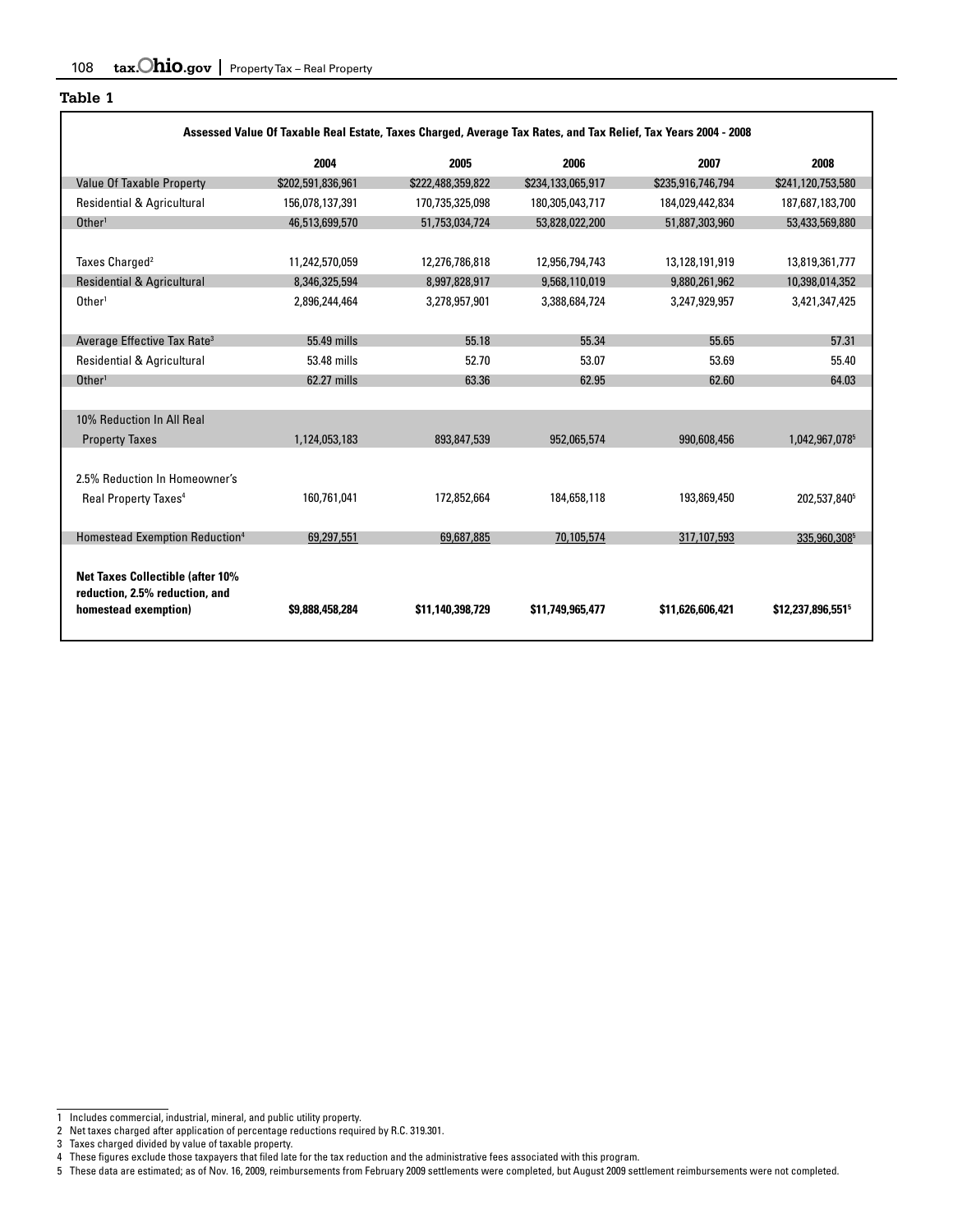٦

### **Table 2**

 $\Gamma$ 

|                  | Gross and Net Tax Millage Rates on the Two Classes of<br>Real Property, by County, Tax Year 2008 |                          |                                   |                          |                               |                            |                          |                            |                          |  |
|------------------|--------------------------------------------------------------------------------------------------|--------------------------|-----------------------------------|--------------------------|-------------------------------|----------------------------|--------------------------|----------------------------|--------------------------|--|
|                  |                                                                                                  | Class I                  |                                   | Class II                 |                               | Class I                    |                          |                            | Class II                 |  |
| County           | Gross<br>Rate <sup>1</sup>                                                                       | Net<br>Rate <sup>2</sup> | <b>Gross</b><br>Rate <sup>1</sup> | Net<br>Rate <sup>2</sup> | County                        | Gross<br>Rate <sup>1</sup> | Net<br>Rate <sup>2</sup> | Gross<br>Rate <sup>1</sup> | Net<br>Rate <sup>2</sup> |  |
| <b>ADAMS</b>     | 50.50                                                                                            | 40.81                    | 48.69                             | 43.99                    | LOGAN                         | 63.76                      | 43.62                    | 64.42                      | 47.64                    |  |
| <b>ALLEN</b>     | 58.13                                                                                            | 47.29                    | 58.36                             | 48.94                    | LORAIN                        | 79.96                      | 50.60                    | 80.95                      | 57.69                    |  |
| <b>ASHLAND</b>   | 73.18                                                                                            | 44.52                    | 76.37                             | 52.11                    | <b>LUCAS</b>                  | 100.36                     | 59.77                    | 98.42                      | 71.99                    |  |
| ASHTABULA        | 76.08                                                                                            | 48.75                    | 76.81                             | 53.44                    | MADISON                       | 66.33                      | 49.35                    | 66.58                      | 52.63                    |  |
| <b>ATHENS</b>    | 78.87                                                                                            | 51.85                    | 84.68                             | 52.94                    | MAHONING                      | 81.77                      | 55.13                    | 84.53                      | 62.71                    |  |
| AUGLAIZE         | 62.68                                                                                            | 44.22                    | 62.38                             | 51.85                    | MARION                        | 63.95                      | 43.08                    | 64.25                      | 48.69                    |  |
| <b>BELMONT</b>   | 63.06                                                                                            | 42.19                    | 62.50                             | 45.27                    | <b>MEDINA</b>                 | 93.25                      | 50.38                    | 94.32                      | 53.22                    |  |
| <b>BROWN</b>     | 50.54                                                                                            | 38.55                    | 50.72                             | 40.66                    | MEIGS                         | 48.11                      | 39.79                    | 50.07                      | 46.48                    |  |
| <b>BUTLER</b>    | 76.70                                                                                            | 51.13                    | 77.19                             | 53.79                    | <b>MERCER</b>                 | 58.29                      | 47.83                    | 57.66                      | 51.56                    |  |
| CARROLL          | 56.01                                                                                            | 40.27                    | 56.89                             | 42.44                    | MIAMI                         | 67.48                      | 42.30                    | 66.37                      | 46.72                    |  |
| CHAMPAIGN        | 65.64                                                                                            | 44.90                    | 74.43                             | 55.51                    | <b>MONROE</b>                 | 50.31                      | 33.13                    | 50.35                      | 44.84                    |  |
| CLARK            | 72.37                                                                                            | 57.16                    | 73.58                             | 54.22                    | MONTGOMERY                    | 103.68                     | 71.47                    | 101.61                     | 77.38                    |  |
| CLERMONT         | 88.17                                                                                            | 52.66                    | 86.97                             | 58.10                    | <b>MORGAN</b>                 | 54.01                      | 37.10                    | 55.63                      | 44.06                    |  |
| CLINTON          | 53.50                                                                                            | 42.55                    | 52.72                             | 44.65                    | MORROW                        | 55.46                      | 42.91                    | 59.41                      | 47.11                    |  |
| COLUMBIANA       | 57.42                                                                                            | 42.42                    | 59.74                             | 46.40                    | MUSKINGUM                     | 66.22                      | 45.36                    | 67.71                      | 47.96                    |  |
| COSHOCTON        | 61.76                                                                                            | 41.84                    | 63.27                             | 47.51                    | NOBLE                         | 51.14                      | 36.61                    | 54.57                      | 43.24                    |  |
| CRAWFORD         | 74.03                                                                                            | 45.49                    | 74.38                             | 53.76                    | <b>OTTAWA</b>                 | 67.36                      | 36.23                    | 64.66                      | 39.58                    |  |
| CUYAHOGA         | 115.85                                                                                           | 70.69                    | 106.75                            | 77.53                    | PAULDING                      | 59.05                      | 47.32                    | 63.76                      | 53.70                    |  |
| <b>DARKE</b>     | 52.02                                                                                            | 38.32                    | 53.14                             | 40.89                    | <b>PERRY</b>                  | 62.04                      | 42.79                    | 62.97                      | 49.31                    |  |
| DEFIANCE         | 62.21                                                                                            | 45.44                    | 63.14                             | 50.09                    | PICKAWAY                      | 59.11                      | 44.89                    | 61.23                      | 49.77                    |  |
| DELAWARE         | 82.41                                                                                            | 55.98                    | 84.21                             | 58.07                    | <b>PIKE</b>                   | 59.82                      | 42.41                    | 66.14                      | 49.50                    |  |
| ERIE             | 84.83                                                                                            | 45.78                    | 86.70                             | 56.65                    | PORTAGE                       | 90.83                      | 50.20                    | 93.35                      | 57.02                    |  |
| <b>FAIRFIELD</b> | 82.31                                                                                            | 46.35                    | 83.82                             | 43.38                    | PREBLE                        | 54.51                      | 49.08                    | 56.62                      | 44.41                    |  |
| <b>FAYETTE</b>   | 59.14                                                                                            | 46.68                    | 60.84                             | 47.83                    | PUTNAM                        | 49.76                      | 39.88                    | 49.00                      | 42.97                    |  |
| <b>FRANKLIN</b>  | 105.68                                                                                           | 64.18                    | 101.65                            | 73.93                    | RICHLAND                      | 78.49                      | 50.02                    | 80.05                      | 64.60                    |  |
| <b>FULTON</b>    | 74.63                                                                                            | 50.74                    | 73.45                             | 53.48                    | <b>ROSS</b>                   | 59.82                      | 42.31                    | 64.45                      | 48.02                    |  |
| <b>GALLIA</b>    | 46.88                                                                                            | 39.48                    | 45.86                             | 39.69                    | SANDUSKY                      | 59.96                      | 42.09                    | 56.62                      | 47.06                    |  |
| GEAUGA           | 101.76                                                                                           | 55.32                    | 101.39                            | 59.85                    | <b>SCIOTO</b>                 | 61.03                      | 46.64                    | 66.51                      | 51.80                    |  |
| <b>GREENE</b>    | 81.71                                                                                            | 57.32                    | 82.24                             | 59.18                    | <b>SENECA</b>                 | 64.20                      | 41.80                    | 66.89                      | 54.38                    |  |
| <b>GUERNSEY</b>  |                                                                                                  |                          |                                   |                          | SHELBY                        |                            |                          |                            | 46.75                    |  |
| <b>HAMILTON</b>  | 59.15                                                                                            | 46.04                    | 60.55                             | 50.89                    |                               | 59.81                      | 42.50                    | 59.69                      |                          |  |
| HANCOCK          | 96.66<br>62.40                                                                                   | 58.02<br>41.67           | 93.80<br>63.62                    | 66.98                    | <b>STARK</b>                  | 78.61<br>89.14             | 48.26<br>59.92           | 76.68                      | 53.80<br>63.66           |  |
|                  |                                                                                                  |                          |                                   | 51.66                    | <b>SUMMIT</b>                 |                            |                          | 87.82                      |                          |  |
| <b>HARDIN</b>    | 57.41                                                                                            | 40.99                    | 55.70                             | 42.08                    | TRUMBULL                      | 75.88                      | 55.29                    | 74.34                      | 60.10                    |  |
| <b>HARRISON</b>  | 60.46                                                                                            | 39.19                    | 61.79                             | 45.50                    | TUSCARAWAS                    | 67.59                      | 45.10                    | 69.04                      | 50.34                    |  |
| <b>HENRY</b>     | 73.65                                                                                            | 50.69                    | 74.62                             | 61.02                    | <b>UNION</b>                  | 78.09                      | 55.76                    | 78.31                      | 62.52                    |  |
| HIGHLAND         | 46.14                                                                                            | 37.17                    | 45.95                             | 38.51                    | <b>VAN WERT</b>               | 66.78                      | 45.00                    | 68.54                      | 62.00                    |  |
| <b>HOCKING</b>   | 60.93                                                                                            | 44.32                    | 60.82                             | 46.87                    | <b>VINTON</b>                 | 47.14                      | 43.64                    | 50.13                      | 48.37                    |  |
| <b>HOLMES</b>    | 55.26                                                                                            | 44.53                    | 54.52                             | 47.13                    | WARREN                        | 82.06                      | 49.93                    | 83.67                      | 51.79                    |  |
| <b>HURON</b>     | 60.48                                                                                            | 39.61                    | 63.14                             | 43.75                    | WASHINGTON                    | 55.23                      | 39.79                    | 55.81                      | 43.82                    |  |
| <b>JACKSON</b>   | 45.75                                                                                            | 40.97                    | 47.79                             | 43.85                    | <b>WAYNE</b>                  | 76.30                      | 48.39                    | 83.01                      | 58.61                    |  |
| <b>JEFFERSON</b> | 61.02                                                                                            | 40.58                    | 61.21                             | 49.82                    | <b>WILLIAMS</b>               | 71.13                      | 44.25                    | 71.27                      | 47.22                    |  |
| KNOX             | 65.54                                                                                            | 47.00                    | 62.01                             | 50.45                    | W00D                          | 83.97                      | 53.69                    | 85.25                      | 58.17                    |  |
| LAKE             | 91.26                                                                                            | 50.93                    | 89.20                             | 57.46                    | <b>WYANDOT</b>                | 52.99                      | 33.38                    | 50.88                      | 35.51                    |  |
| LAWRENCE         | 37.74                                                                                            | 34.28                    | 39.98                             | 37.30                    |                               |                            |                          |                            |                          |  |
| LICKING          | 65.69                                                                                            | 48.28                    | 63.70                             | 49.02                    | <b>STATEWIDE</b> <sup>3</sup> | 87.26                      | 55.40                    | 89.06                      | 64.03                    |  |

 1 Rate on property prior to application of tax reduction factors. Gross rate equals taxes levied divided by taxable value.

2 Rate on property in the county after application of tax reduction factors. These rates were computed prior to the deduction of the property tax<br>rollbacks and homestead exemption. Net rate equals taxes charged divided b rollbacks and homestead exemption. Net rate equals taxes charged divided by taxable value.

<sup>3</sup> For the two combined classes of real property, the statewide average gross rate is 87.66 and the statewide average net rate is 57.31 mills.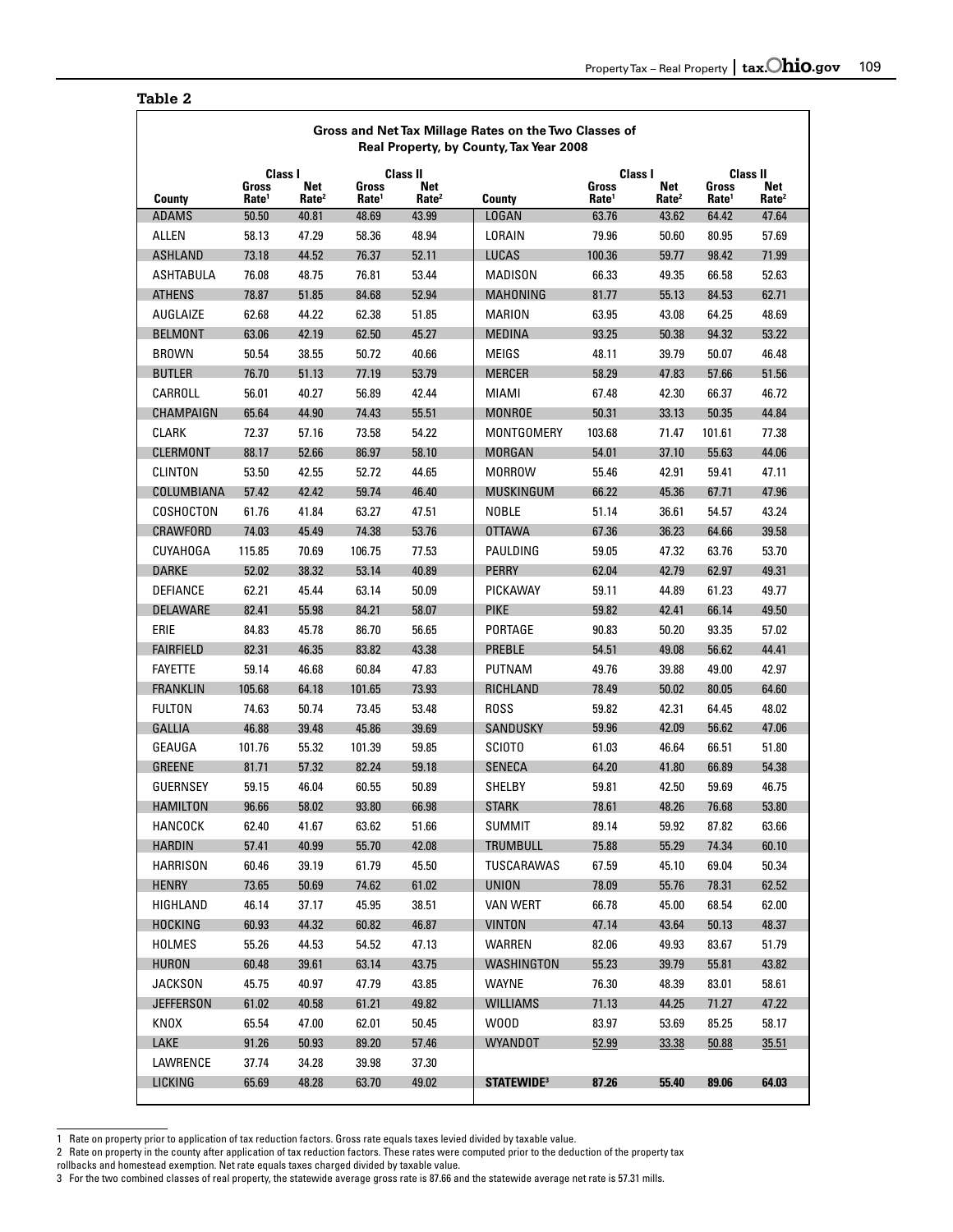| Total Real Property Taxes, Values and Effective Tax Rates, by County, Tax Year 2008 |                              |                           |                          |                                   |                  |                                |                              |                           |                                                 |                         |                       |
|-------------------------------------------------------------------------------------|------------------------------|---------------------------|--------------------------|-----------------------------------|------------------|--------------------------------|------------------------------|---------------------------|-------------------------------------------------|-------------------------|-----------------------|
|                                                                                     | <b>Taxable</b>               | Gross                     | <b>Taxes</b>             | <b>Special</b>                    | <b>Effective</b> |                                | Taxable                      | Gross                     | <b>Taxes</b>                                    | <b>Special</b>          | <b>Effective</b>      |
| County                                                                              | <b>Value</b>                 | <b>Taxes Levied</b>       | Charged <sup>1</sup>     | Assessments Tax Rate <sup>2</sup> |                  | County                         | Value                        | <b>Taxes Levied</b>       | Charged <sup>1</sup>                            | <b>Assessments</b>      | Tax Rate <sup>2</sup> |
| <b>ADAMS</b>                                                                        | \$385,988,410                | \$19,300,356              | \$16,089,370             | \$21,512                          | 41.68            | <b>LOGAN</b>                   | \$992,790,670                | \$63,413,691              | \$44,015,190                                    | \$562,792               | 44.33                 |
| ALLEN                                                                               | 1,717,185,560                | 99,912,161                | 81,920,882               | 3,276,402                         | 47.71            | LORAIN                         | 6,621,100,000                | 530,568,903               | 343,285,559                                     | 3,926,387               | 51.85                 |
| <b>ASHLAND</b><br>ASHTABULA                                                         | 924,925,430<br>1,772,138,410 | 68,128,353<br>135,071,222 | 42,236,986<br>87,937,030 | 453,727<br>2,251,814              | 45.67<br>49.62   | <b>LUCAS</b><br><b>MADISON</b> | 8,694,858,210<br>816,914,920 | 868,488,833<br>54,215,898 | 545,710,033<br>40,726,963                       | 33,215,848<br>1,850,003 | 62.76<br>49.85        |
| <b>ATHENS</b>                                                                       | 840,647,990                  | 67,395,379                | 43,792,840               | 1,097,718                         | 52.09            | MAHONING                       | 3,944,234,990                | 325,049,202               | 224.417.934                                     | 2,233,179               | 56.90                 |
| AUGLAIZE                                                                            |                              | 53,155,693                | 38,593,726               | 872,680                           | 45.47            | <b>MARION</b>                  | 960,383,230                  | 61,473,333                | 42,464,939                                      | 1,726,596               | 44.22                 |
| <b>BELMONT</b>                                                                      | 848,744,160<br>950,576,450   | 59,811,577                | 40,819,346               | 263,135                           | 42.94            | <b>MEDINA</b>                  | 4,640,033,390                | 433,445,659               | 235,775,402                                     | 3,050,934               | 50.81                 |
| <b>BROWN</b>                                                                        | 656,370,750                  | 33,186,571                | 25,440,800               | 487,842                           | 38.76            | <b>MEIGS</b>                   | 250,668,820                  | 12,142,041                | 10,255,480                                      | 207,246                 | 40.91                 |
| <b>BUTLER</b>                                                                       | 7,797,250,370                | 598,953,907               | 403,473,111              | 37,536,027                        | 51.75            | <b>MERCER</b>                  | 790,364,620                  | 46,014,080                | 38,136,487                                      | 993,181                 | 48.25                 |
| CARROLL                                                                             | 499,091,810                  | 28,006,191                | 20,226,043               | 380,422                           | 40.53            | <b>MIAMI</b>                   | 2,076,740,410                | 139,724,992               | 89,486,500                                      | 2,111,310               | 43.09                 |
| CHAMPAIGN                                                                           |                              |                           |                          | 130,458                           | 46.32            | <b>MONROE</b>                  |                              |                           |                                                 |                         | 34.96                 |
|                                                                                     | 695,025,610                  | 46,439,672                | 32,192,310               |                                   |                  | MONTGOMERY                     | 195,834,680<br>9,888,366,080 | 9,853,738                 | 6,847,031                                       | 15,247                  | 72.90                 |
| <b>CLARK</b>                                                                        | 2,328,218,700                | 169,118,428               | 131,548,806              | 582,866                           | 56.50            |                                |                              | 1,020,303,974             | 720,878,805                                     | 31,212,117              |                       |
| <b>CLERMONT</b>                                                                     | 4,143,136,330                | 364,301,920               | 222,626,213              | 11,141,494                        | 53.73            | <b>MORGAN</b>                  | 202,977,320                  | 11,005,122                | 7,714,779                                       | 109,725                 | 38.01                 |
| <b>CLINTON</b>                                                                      | 811,891,320                  | 43,294,510                | 34,932,261               | 408,244                           | 43.03            | <b>MORROW</b>                  | 640,555,710                  | 35,713,888                | 27,685,671                                      | 430,067                 | 43.22                 |
| COLUMBIANA <sup>3</sup>                                                             | 1,518,405,550                | 87,710,338                | 65,310,643               | 953,112                           | 43.01            | <b>MUSKINGUM</b>               | 1,414,779,980                | 94,142,701                | 64,967,204                                      | 1,377,733               | 45.92                 |
| COSHOCTON                                                                           | 549,731,440                  | 34,119,218                | 23,624,864               | 411,722                           | 42.98            | <b>NOBLE</b>                   | 196,458,690                  | 10,121,232                | 7,334,229                                       | 132,755                 | 37.33                 |
| CRAWFORD                                                                            | 644,932,400                  | 47,780,567                | 30,219,313               | 147,906                           | 46.86            | <b>OTTAWA</b>                  | 1,587,463,930                | 106,240,810               | 58,372,540                                      | 2.971.550               | 36.77                 |
| CUYAHOGA                                                                            | 30,441,975,830               | 3,450,226,297             | 2,209,481,326            | 87,415,059                        | 72.58            | PAULDING                       | 275,665,920                  | 16,424,816                | 13,243,488                                      | 363,476                 | 48.04                 |
| DARKE                                                                               | 923,179,830                  | 48,162,253                | 35,693,267               | 529,273                           | 38.66            | <b>PERRY</b>                   | 471,207,120                  | 29,275,874                | 20,457,960                                      | 96,942                  | 43.42                 |
| DEFIANCE                                                                            | 653,537,500                  | 40,758,543                | 30,207,574               | 938,184                           | 46.22            | PICKAWAY                       | 997,800,590                  | 59,296,270                | 45,511,877                                      | 179,098                 | 45.61                 |
| DELAWARE                                                                            | 6,097,983,420                | 503,814,367               | 342,857,627              | 17,545,243                        | 56.22            | <b>PIKE</b>                    | 305,121,190                  | 18,545,175                | 13,271,016                                      | 22,146                  | 43.49                 |
| ERIE                                                                                | 1,995,920,070                | 170,117,849               | 96,064,480               | 3,234,245                         | 48.13            | PORTAGE                        | 3,321,164,940                | 303,245,470               | 170,994,602                                     | 2,691,843               | 51.49                 |
| <b>FAIRFIELD</b>                                                                    | 3,124,171,430                | 257,886,603               | 143,327,996              | 1,220,907                         | 45.88            | PREBLE                         | 758,391,660                  | 41,530,344                | 36,796,361                                      | 2,173,773               | 48.52                 |
| <b>FAYETTE</b>                                                                      | 515,751,790                  | 30,694,390                | 24,205,314               | 1,215,846                         | 46.93            | <b>PUTNAM</b>                  | 605,768,810                  | 30,100,708                | 24,337,758                                      | 448,499                 | 40.18                 |
| <b>FRANKLIN</b>                                                                     | 27,348,397,040               | 2,857,291,051             | 1,834,646,959            | 87,831,553                        | 67.08            | RICHLAND                       | 1,988,326,380                | 156,645,973               | 104,951,686                                     | 1,758,130               | 52.78                 |
| FULTON                                                                              | 867,428,360                  | 64,536,858                | 44,481,014               | 1,044,449                         | 51.28            | <b>ROSS</b>                    | 1,067,073,620                | 64,756,694                | 46,287,056                                      | 385,785                 | 43.38                 |
| GALLIA                                                                              | 452,303,920                  | 21,082,699                | 17,881,158               | 61,942                            | 39.53            | SANDUSKY                       | 1,066,332,350                | 63,312,149                | 45,817,913                                      | 653,650                 | 42.97                 |
| GEAUGA                                                                              | 2,991,240,100                | 304,274,824               | 166,957,426              | 1,855,230                         | 55.82            | <b>SCIOTO</b>                  | 819,376,490                  | 50,897,336                | 39,053,091                                      | 991,958                 | 47.66                 |
| <b>GREENE</b>                                                                       | 3,746,781,230                | 306,535,777               | 216,101,422              | 2,812,031                         | 57.68            | <b>SENECA</b>                  | 888,126,850                  | 57,385,659                | 38,834,862                                      | 584,008                 | 43.73                 |
| <b>GUERNSEY</b>                                                                     | 531,387,200                  | 31,582,461                | 24,981,805               | 625,800                           | 47.01            | SHELBY                         | 920,548,970                  | 55,034,155                | 39,939,208                                      | 881,246                 | 43.39                 |
| <b>HAMILTON</b>                                                                     | 19,526,068,050               | 1,872,313,918             | 1,180,108,711            | 88,761,381                        | 60.44            | <b>STARK</b>                   | 7,106,763,110                | 555,783,989               | 351.249.390                                     | 4.035.898               | 49.42                 |
| HANCOCK                                                                             | 1,489,134,050                | 93,287,549                | 65,070,444               | 1,118,779                         | 43.70            | <b>SUMMIT</b>                  | 12,239,172,300               | 1,087,238,704             | 743,912,653                                     | 23,890,667              | 60.78                 |
| <b>HARDIN</b>                                                                       | 435,719,880                  | 24,917,129                | 17,923,488               | 1,173,441                         | 41.14            | TRUMBULL                       | 3,308,287,480                | 250,050,875               | 185,986,073                                     | 1,563,366               | 56.22                 |
| <b>HARRISON</b>                                                                     | 231,267,650                  | 14,023,507                | 9,256,399                | 119,382                           | 40.02            | TUSCARAWAS                     | 1,564,700,700                | 106,211,453               | 72,191,371                                      | 1,244,305               | 46.14                 |
| <b>HENRY</b>                                                                        | 524,367,800                  | 38,683,292                | 27,270,470               | 699,923                           | 52.01            | <b>UNION</b>                   | 1,237,877,280                | 96,722,564                | 70,715,422                                      | 225,155                 | 57.13                 |
| HIGHLAND                                                                            | 622,150,510                  | 28,692,365                | 23,236,088               | 669,878                           | 37.35            | <b>VAN WERT</b>                | 452,962,710                  | 30,341,014                | 21,269,689                                      | 890,084                 | 46.96                 |
| <b>HOCKING</b>                                                                      | 497,455,660                  | 30,304,290                | 22,170,230               | 48,368                            | 44.57            | <b>VINTON</b>                  | 141,064,390                  | 6,688,082                 | 6,216,363                                       | 3,314                   | 44.07                 |
| <b>HOLMES</b>                                                                       | 717,670,240                  | 39,564,586                | 32,291,267               | 385,107                           | 44.99            | WARREN                         | 5,877,743,060                | 483,815,812               | 295,186,552                                     | 5,526,577               | 50.22                 |
| HURON                                                                               | 978,629,090                  | 59,620,817                | 39,437,718               | 385,781                           | 40.30            | <b>WASHINGTON</b>              | 933,039,000                  | 51,652,947                | 37,983,845                                      | 438,338                 | 40.71                 |
| <b>JACKSON</b>                                                                      | 424,648,410                  | 19,608,661                | 17,653,781               | 9,608                             | 41.57            | <b>WAYNE</b>                   | 2,114,472,870                | 163,991,478               | 106,374,964                                     | 1,494,867               | 50.31                 |
| <b>JEFFERSON</b>                                                                    | 920,295,340                  | 56,196,439                | 39,139,281               | 453,479                           | 42.53            | <b>WILLIAMS</b>                | 658,715,040                  | 46,873,334                | 29,541,562                                      | 1,099,340               | 44.85                 |
| KNOX                                                                                | 1,114,814,290                | 72,604,638                | 52,841,259               | 2,331,499                         | 47.40            | W00D                           | 2,752,993,970                | 232,038,699               | 150,857,973                                     | 9,052,522               | 54.80                 |
| LAKE                                                                                | 6,442,874,170                | 585,126,629               | 337,231,997              | 10,287,363                        | 52.34            | WYANDOT                        | 380,652,170                  | 20,051,842                | 12,825,076                                      | 125,070                 | 33.69                 |
| LAWRENCE                                                                            | 720,894,370                  | 27,412,802                | 24,988,999               | 349,886                           | 34.66            |                                |                              |                           |                                                 |                         |                       |
| LICKING                                                                             | 3,532,571,040                | 230,880,613               | 170,987,181              | 3,989,523                         | 48.40            | <b>TOTAL</b>                   | \$241,120,753,580            |                           | \$21,135,716,788 \$13,819,361,777 \$524,476,972 |                         | 57.31                 |

<sup>1</sup> Represents taxes charged after tax reduction factors are applied. The 10 percent rollback for all real property, 2.5 percent rollback for residential real property, and homestead exemption reduction have not been subtracted from this figure because they are fully reimbursed to the local governments and school districts from the state General Revenuse Fund.

<sup>2</sup> Rates shown in mills equal taxes charged divided by taxable value.

<sup>3</sup> Counties which levied no special assesssments.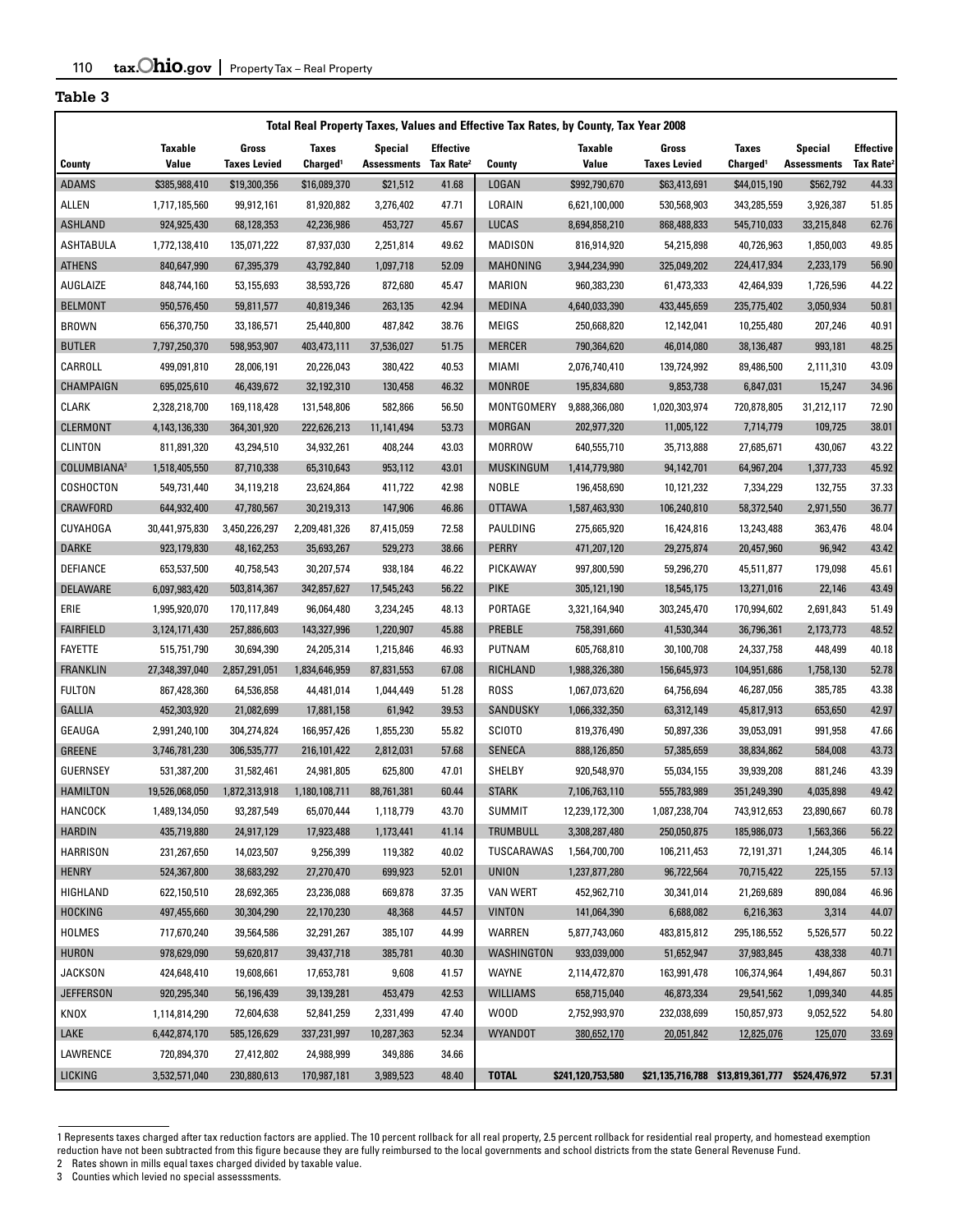|                  | Taxes Charged on Real Property, and Property Tax Relief, by County, Tax Year 2008 <sup>1</sup> |                                 |                                                                  |                                                            |                                        |                  |                               |                                  |                                                           |                                                            |                                        |
|------------------|------------------------------------------------------------------------------------------------|---------------------------------|------------------------------------------------------------------|------------------------------------------------------------|----------------------------------------|------------------|-------------------------------|----------------------------------|-----------------------------------------------------------|------------------------------------------------------------|----------------------------------------|
| County           | <b>Taxes</b><br>Charged <sup>2</sup>                                                           | 10%<br>Reduction <sup>3,4</sup> | <b>Homestead</b><br><b>Exemption</b><br>Reduction <sup>3,4</sup> | 2.5% Reduction<br>in Taxes of<br>Homeowners <sup>3,4</sup> | <b>Net Taxes</b><br><b>Collectible</b> | County           | Taxes<br>Charged <sup>2</sup> | 10%<br>Reduction <sup>3,4</sup>  | Homestead<br><b>Exemption</b><br>Reduction <sup>3,4</sup> | 2.5% Reduction<br>in Taxes of<br>Homeowners <sup>3,4</sup> | <b>Net Taxes</b><br><b>Collectible</b> |
| ADAMS            | \$16,089,370                                                                                   | \$1,143,151                     | \$644,216                                                        | \$79,609                                                   | \$14,222,394                           | LOGAN            | \$44,015,190                  | \$3,561,214                      | \$1,001,529                                               | \$410,718                                                  | \$39,041,729                           |
| ALLEN            | 81,920,882                                                                                     | 6,079,063                       | 2,651,447                                                        | 1,154,756                                                  | 72,035,616                             | LORAIN           | 343,285,559                   | 27,612,544                       | 8,610,050                                                 | 5,172,637                                                  | 301,890,328                            |
| ASHLAND          | 42,236,986                                                                                     | 3,488,191                       | 1,457,983                                                        | 643,469                                                    | 36,647,342                             | LUCAS            | 545,710,033                   | 38,992,658                       | 13,511,787                                                | 8,213,126                                                  | 484,992,462                            |
| ASHTABULA        | 87,937,030                                                                                     | 7,023,164                       | 3,066,762                                                        | 1,033,132                                                  | 76,813,972                             | MADISON          | 40,726,963                    | 3,411,178                        | 1,028,015                                                 | 631,863                                                    | 35,655,907                             |
| <b>ATHENS</b>    | 43,792,840                                                                                     | 3,379,701                       | 1,415,376                                                        | 488,315                                                    | 38,509,447                             | MAHONING         | 224,417,934                   | 16,650,600                       | 9,472,780                                                 | 3,329,973                                                  | 194,964,581                            |
| AUGLAIZE         | 38,593,726                                                                                     | 3,142,111                       | 1,143,925                                                        | 553,322                                                    | 33,754,368                             | <b>MARION</b>    | 42,464,939                    | 3,299,967                        | 1,617,883                                                 | 607,149                                                    | 36,939,941                             |
| <b>BELMONT</b>   | 40,819,346                                                                                     | 3,033,905                       | 1,973,752                                                        | 534,017                                                    | 35,277,672                             | <b>MEDINA</b>    | 235,775,402                   | 19,730,610                       | 4,618,614                                                 | 4,060,046                                                  | 207,366,131                            |
| <b>BROWN</b>     | 25,440,800                                                                                     | 2,305,227                       | 959,372                                                          | 321,504                                                    | 21,854,696                             | MEIGS            | 10,255,480                    | 826,372                          | 655,211                                                   | 102,853                                                    | 8,671,043                              |
| <b>BUTLER</b>    | 403,473,111                                                                                    | 30,641,080                      | 8,338,271                                                        | 5,868,096                                                  | 358,625,663                            | <b>MERCER</b>    | 38,136,487                    | 3,349,154                        | 1,151,898                                                 | 510,746                                                    | 33,124,689                             |
| CARROLL          | 20,226,043                                                                                     | 1,775,473                       | 717,751                                                          | 240,052                                                    | 17,492,767                             | <b>MIAMI</b>     | 89,486,500                    | 7,239,896                        | 2,594,759                                                 | 1,366,056                                                  | 78,285,789                             |
| CHAMPAIGN        | 32,192,310                                                                                     | 2,711,696                       | 984,655                                                          | 380,611                                                    | 28,115,348                             | <b>MONROE</b>    | 6,847,031                     | 546,498                          | 341,716                                                   | 61,794                                                     | 5,897,023                              |
| <b>CLARK</b>     | 131,548,806                                                                                    | 9,115,054                       | 4,364,833                                                        | 1,625,587                                                  | 116,443,331                            |                  | MONTGOMERY720,878,805         | 53,395,953                       | 23,148,693                                                | 11,167,955                                                 | 633,166,205                            |
| CLERMONT         | 222,626,213                                                                                    | 18,319,899                      | 4,623,700                                                        | 3,706,012                                                  | 195,976,602                            | <b>MORGAN</b>    | 7,714,779                     | 654,599                          | 372,658                                                   | 69,828                                                     | 6,617,694                              |
| <b>CLINTON</b>   | 34,932,261                                                                                     | 2,674,411                       | 837,247                                                          | 417,948                                                    | 31,002,655                             | <b>MORROW</b>    | 27,685,671                    | 2,542,757                        | 793,449                                                   | 338,152                                                    | 24,011,313                             |
| COLUMBIANA       | 65,310,643                                                                                     | 5,481,650                       | 2,916,284                                                        | 891,162                                                    | 56,021,546                             | <b>MUSKINGUM</b> | 64,967,204                    | 5,038,670                        | 2,340,754                                                 | 821,956                                                    | 56,765,824                             |
| COSHOCTON        | 23,624,864                                                                                     | 1,832,882                       | 911,121                                                          | 275,608                                                    | 20,605,253                             | <b>NOBLE</b>     | 7,334,229                     | 639,254                          | 330,169                                                   | 79,515                                                     | 6,285,291                              |
| CRAWFORD         | 30,219,313                                                                                     | 2,453,774                       | 1,395,421                                                        | 344,839                                                    | 26,025,280                             | <b>OTTAWA</b>    | 58,372,540                    | 4,825,824                        | 1,212,118                                                 | 431,407                                                    | 51,903,191                             |
| <b>CUYAHOGA</b>  | 2,209,481,326                                                                                  | 155,142,496                     | 52,699,340                                                       | 31,738,769                                                 | 1,969,900,720                          | PAULDING         | 13,243,488                    | 1,160,400                        | 602,959                                                   | 192,217                                                    | 11,287,912                             |
| <b>DARKE</b>     | 35,693,267                                                                                     | 3,071,237                       | 1,358,825                                                        | 470,905                                                    | 30,792,300                             | <b>PERRY</b>     | 20,457,960                    | 1,823,217                        | 855,006                                                   | 320,590                                                    | 17,459,147                             |
| DEFIANCE         | 30,207,574                                                                                     | 2,469,566                       | 1,148,881                                                        | 467,840                                                    | 26,121,288                             | PICKAWAY         | 45,511,877                    | 3,825,272                        | 1,214,402                                                 | 642,315                                                    | 39,829,888                             |
| DELAWARE         | 342,857,627                                                                                    | 30,295,598                      | 3,266,545                                                        | 6,430,631                                                  | 302,864,853                            | <b>PIKE</b>      | 13,271,016                    | 1,093,152                        | 745,055                                                   | 173,253                                                    | 11,259,557                             |
| ERIE             | 96,064,480                                                                                     | 7,215,847                       | 2,380,453                                                        | 1,292,181                                                  | 85,176,000                             | PORTAGE          | 170,994,602                   | 13,524,678                       | 3,768,732                                                 | 2,341,535                                                  | 151,359,658                            |
| FAIRFIELD        | 143,327,996                                                                                    | 12,189,927                      | 3,025,990                                                        | 2,216,406                                                  | 125,895,673                            | PREBLE           | 36,796,361                    | 2,740,251                        | 1,121,992                                                 | 476,721                                                    | 32,457,397                             |
| FAYETTE          | 24,205,314                                                                                     | 1,879,867                       | 761,544                                                          | 309,961                                                    | 21,253,941                             | PUTNAM           | 24,337,758                    | 2,192,961                        | 755,888                                                   | 425,825                                                    | 20,963,084                             |
| FRANKLIN         | 1,834,646,959                                                                                  | 124,658,438                     | 25,493,554                                                       | 26,312,794                                                 | 1,658,182,173                          | RICHLAND         | 104,951,686                   | 8,051,572                        | 4,049,534                                                 | 1,540,526                                                  | 91,310,055                             |
| <b>FULTON</b>    | 44,481,014                                                                                     | 3,535,808                       | 1,218,680                                                        | 670,988                                                    | 39,055,538                             | <b>ROSS</b>      | 46,287,056                    | 3,676,143                        | 1,871,540                                                 | 605,805                                                    | 40,133,567                             |
| GALLIA           | 17,881,158                                                                                     | 1,320,087                       | 805,081                                                          | 159,079                                                    | 15,596,911                             | SANDUSKY         | 45,817,913                    | 3,698,518                        | 1,643,802                                                 | 690,120                                                    | 39,785,472                             |
| GEAUGA           | 166,957,426                                                                                    | 14,736,739                      | 2,912,248                                                        | 2,805,529                                                  | 146,502,910                            | <b>SCIOTO</b>    | 39,053,091                    | 3,063,645                        | 2,317,759                                                 | 563,227                                                    | 33,108,459                             |
| GREENE           | 216,101,422                                                                                    | 17,362,846                      | 4,545,264                                                        | 2,971,062                                                  | 191,222,251                            | SENECA           | 38,834,862                    | 3,145,961                        | 1,384,420                                                 | 518,455                                                    | 33,786,026                             |
| <b>GUERNSEY</b>  | 24,981,805                                                                                     | 1,950,977                       | 1,154,419                                                        | 286,414                                                    | 21,589,995                             | SHELBY           | 39,939,208                    | 3,099,631                        | 1,113,356                                                 | 473,864                                                    | 35,252,357                             |
| <b>HAMILTON</b>  | 1,180,108,711                                                                                  | 86,176,800                      | 20,830,170                                                       | 17,912,904                                                 | 1,055,188,836                          | <b>STARK</b>     | 351,249,390                   | 27,134,883                       | 11,531,928                                                | 5,359,056                                                  | 307,223,523                            |
| HANCOCK          | 65,070,444                                                                                     | 4,924,665                       | 1,590,310                                                        | 1,006,107                                                  | 57,549,363                             | <b>SUMMIT</b>    | 743,912,653                   | 56,438,115                       | 18,782,592                                                | 11,070,022                                                 | 657,621,924                            |
| HARDIN           | 17,923,488                                                                                     | 1,548,893                       | 733,078                                                          | 229,260                                                    | 15,412,256                             |                  | TRUMBULL 185,986,073          | 14,736,316                       | 8,337,434                                                 | 2,492,846                                                  | 160,419,476                            |
| <b>HARRISON</b>  | 9,256,399                                                                                      | 790,243                         | 518,066                                                          | 88,673                                                     | 7,859,417                              |                  | TUSCARAWAS 72,191,371         | 5,667,639                        | 2,487,613                                                 | 952,216                                                    | 63,083,903                             |
| HENRY            | 27,270,470                                                                                     | 2,324,669                       | 905,798                                                          | 356,649                                                    | 23,683,354                             | <b>UNION</b>     | 70,715,422                    | 5,497,004                        | 1,024,080                                                 | 984,765                                                    | 63,209,574                             |
| HIGHLAND         | 23,236,088                                                                                     | 2,006,018                       | 882,644                                                          | 228,301                                                    | 20,119,125                             | <b>VAN WERT</b>  | 21,269,689                    | 1,813,247                        | 987,699                                                   | 310,348                                                    | 18,158,395                             |
| HOCKING          | 22,170,230                                                                                     | 1,983,412                       | 754,768                                                          | 304,916                                                    | 19,127,133                             | <b>VINTON</b>    | 6,216,363                     | 550,964                          | 367,219                                                   | 70,353                                                     | 5,227,826                              |
| HOLMES           | 32,291,267                                                                                     | 2,645,369                       | 620,871                                                          | 308,371                                                    | 28,716,656                             | WARREN           | 295,186,552                   | 24,861,048                       | 4,190,240                                                 | 5,282,342                                                  | 260,852,922                            |
| HURON            | 39,437,718                                                                                     | 3,227,215                       | 1,288,673                                                        | 632,195                                                    | 34,289,635                             |                  | WASHINGTON 37,983,845         | 2,867,603                        | 1,586,961                                                 | 467,357                                                    | 33,061,924                             |
| JACKSON          | 17,653,781                                                                                     | 1,371,997                       | 860,705                                                          | 133,149                                                    | 15,287,930                             | WAYNE            | 106,374,964                   | 8,313,636                        | 2,908,792                                                 | 1,459,733                                                  | 93,692,803                             |
| <b>JEFFERSON</b> | 39,139,281                                                                                     | 2,944,079                       | 2,164,728                                                        | 507,203                                                    | 33,523,270                             | <b>WILLIAMS</b>  | 29,541,562                    | 2,331,196                        | 1,083,186                                                 | 420,010                                                    | 25,707,169                             |
| KNOX             | 52,841,259                                                                                     | 4,630,045                       | 1,616,480                                                        | 712,988                                                    | 45,881,746                             | W00D             | 150,857,973                   | 11,140,681                       | 3,138,693                                                 | 1,850,887                                                  | 134,727,711                            |
| LAKE             | 337,231,997                                                                                    | 25,692,863                      | 7,522,883                                                        | 5,146,677                                                  | 298,869,574                            | <b>WYANDOT</b>   | 12,825,076                    | 1,084,513                        | 478.962                                                   | 165,018                                                    | 11,096,583                             |
| LAWRENCE         | 24,988,999                                                                                     | 2,157,705                       | 1,580,171                                                        | 332,862                                                    | 20,918,261                             |                  |                               |                                  |                                                           |                                                            |                                        |
| <b>LICKING</b>   | 170,987,181                                                                                    | 14,263,245                      | 3,766,089                                                        | 2,721,810                                                  | 150,236,037                            | <b>TOTAL</b>     |                               | \$13,819,361,777 \$1,042,967,078 | \$335,960,308                                             |                                                            | \$202,537,840 \$12,237,896,551         |

<sup>1</sup> Taxes charged in tax year 2008 and collected or reimbursed in calendar year 2009.

j

<sup>2</sup> Net taxes charged after application of percentage reductions by R.C. 319.301.

<sup>3</sup> Reduction is applied to residential and agricultural property not exceeding one acre.

<sup>4</sup> Estimated tax relief based on February 2009 settlements.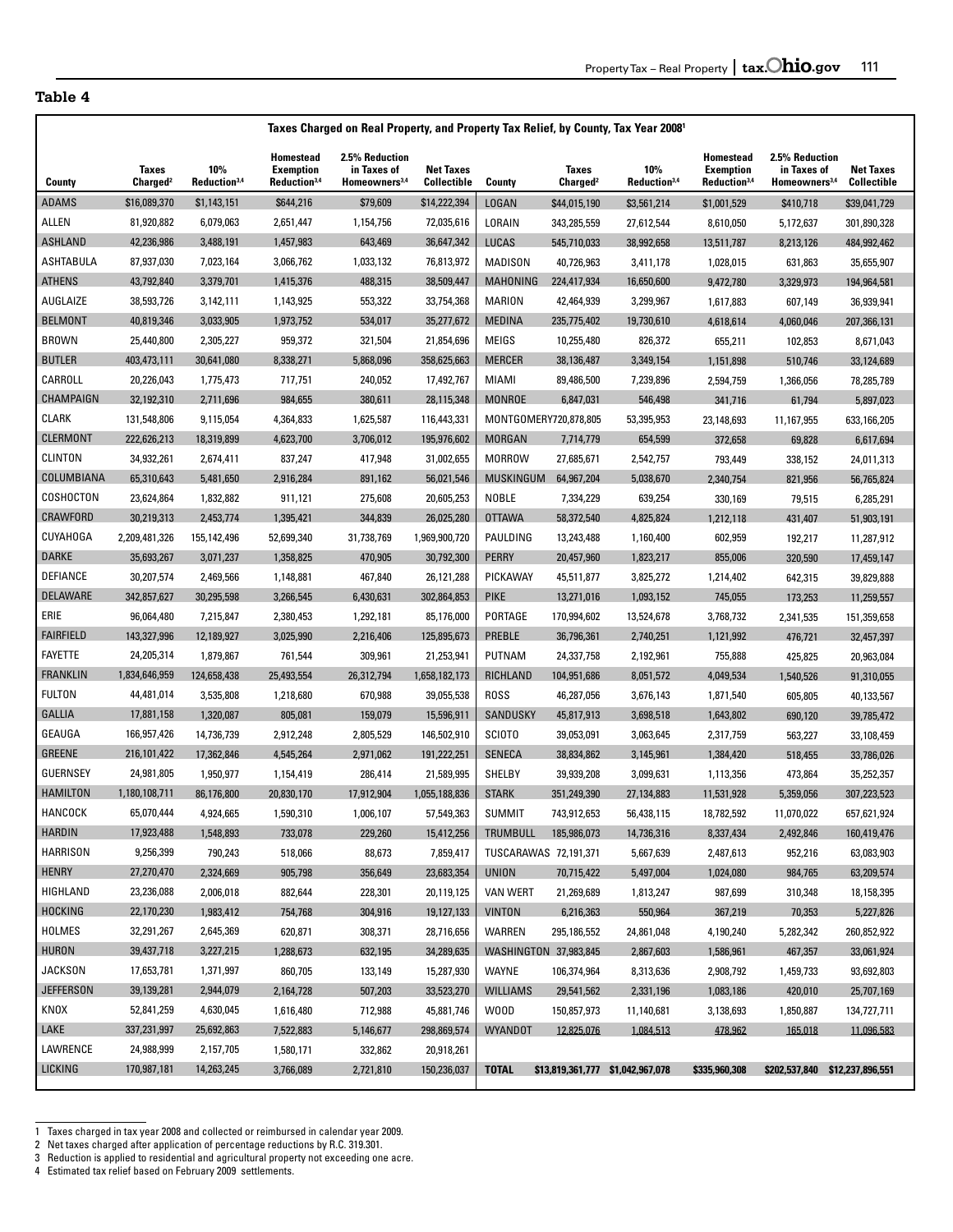| <b>Assessed Valuation of Exempt Real Property,</b><br>by Ownership Classifications:<br>Tax Years 2004 - 2008<br>(figures in millions) |            |            |            |            |            |  |  |  |
|---------------------------------------------------------------------------------------------------------------------------------------|------------|------------|------------|------------|------------|--|--|--|
| <b>Property Under Public Ownership</b>                                                                                                | 2004       | 2005       | 2006       | 2007       | 2008       |  |  |  |
| <b>Boards of Education</b>                                                                                                            | \$5,239.1  | \$5,569.1  | \$5,877.4  | \$6,225.0  | \$6,573.2  |  |  |  |
| <b>Municipalities</b>                                                                                                                 | 4.497.2    | 4,667.8    | 4,938.9    | 5,039.1    | 5,172.9    |  |  |  |
| <b>State</b>                                                                                                                          | 2,984.6    | 3.113.6    | 3,303.0    | 3.367.2    | 3.587.9    |  |  |  |
| Counties                                                                                                                              | 2,235.9    | 2,144.9    | 2,343.6    | 2,446.9    | 2,450.4    |  |  |  |
| <b>United States</b>                                                                                                                  | 1,578.7    | 1,619.9    | 1,720.1    | 1,725.1    | 1,543.3    |  |  |  |
| <b>Park Districts</b>                                                                                                                 | 479.3      | 518.7      | 586.0      | 606.1      | 642.3      |  |  |  |
| Townships                                                                                                                             | 249.5      | 271.0      | 309.5      | 331.1      | 351.1      |  |  |  |
| <b>Total</b>                                                                                                                          | \$17,282.2 | \$17,905.0 | \$19,078.5 | \$19,740.4 | \$20,321.2 |  |  |  |
| <b>Property Under Private Ownership</b>                                                                                               | 2004       | 2005       | 2006       | 2007       | 2008       |  |  |  |
| <b>Tax Abatements</b>                                                                                                                 | \$5.679.1  | \$6,264.1  | \$6,908.8  | \$7,911.4  | \$8,844.1  |  |  |  |
| <b>Charities</b>                                                                                                                      | 3,693.1    | 3,888.3    | 4,119.6    | 4,381.4    | 4,566.4    |  |  |  |
| Churches                                                                                                                              | 3,431.0    | 3,726.0    | 3,822.8    | 3,957.9    | 4,097.7    |  |  |  |
| <b>Schools and Colleges</b>                                                                                                           | 2,743.0    | 3,054.8    | 3.219.7    | 3.351.7    | 3,518.9    |  |  |  |
| <b>Cemeteries</b>                                                                                                                     | 213.3      | 232.2      | 232.2      | 238.3      | 244.5      |  |  |  |
| <b>Total</b>                                                                                                                          | \$15,759.5 | \$17.165.4 | \$18,303.3 | \$19,840.6 | \$21,271.6 |  |  |  |
| <b>Grand Total<sup>1</sup></b>                                                                                                        | \$33,688.6 | \$35,741.6 | \$38,123.6 | \$40,317.1 | \$42,370.6 |  |  |  |

Source: Exempt real property abstracts filed by county auditors with the Department of Taxation.

<sup>1</sup> Includes other tax-exempt organizations (e.g., metropolitan housing authorities, volunteer fire departments, etc.) not included in any of the listed categories.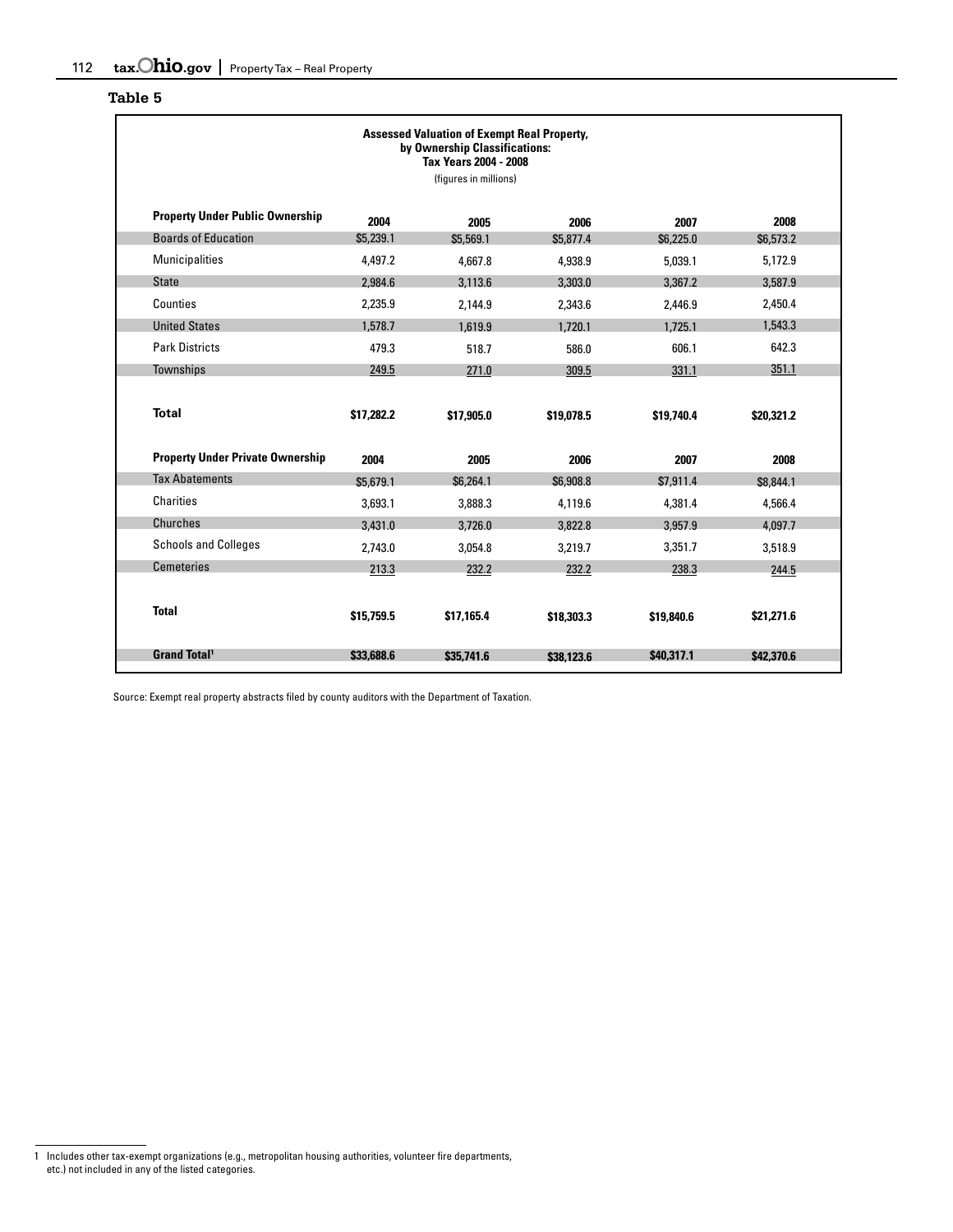| Assessed Valuation of Exempt Real Property Compared to Total Assessed Real Valuation,<br>by County, Tax Year 2008 |                                                                      |                                                               |                                                                                  |                   |                                                               |                                                                             |                                                                           |  |  |  |
|-------------------------------------------------------------------------------------------------------------------|----------------------------------------------------------------------|---------------------------------------------------------------|----------------------------------------------------------------------------------|-------------------|---------------------------------------------------------------|-----------------------------------------------------------------------------|---------------------------------------------------------------------------|--|--|--|
| County                                                                                                            | <b>Assesed Value</b><br>of<br><b>Taxable Real</b><br><b>Property</b> | <b>Assessed Value</b><br>of Exempt<br>Real<br><b>Property</b> | <b>Percent of</b><br><b>Tax Base</b><br><b>Exempt</b><br>from<br><b>Taxation</b> | County            | <b>Assesed Value</b><br>of<br><b>Taxable Real</b><br>Property | Percent of<br><b>Assessed Value</b><br>of Exempt<br>Real<br><b>Property</b> | Percent of<br><b>Tax Base</b><br><b>Exempt</b><br>from<br><b>Taxation</b> |  |  |  |
| <b>ADAMS</b>                                                                                                      | \$385,988,410                                                        | \$49,826,580                                                  | 12.91%                                                                           | <b>LOGAN</b>      | \$992,790,670                                                 | \$98,992,710                                                                | 9.97%                                                                     |  |  |  |
| <b>ALLEN</b>                                                                                                      | 1,717,185,560                                                        | 324,136,910                                                   | 18.88                                                                            | LORAIN            | 6,621,100,000                                                 | 889,647,520                                                                 | 13.44                                                                     |  |  |  |
| <b>ASHLAND</b>                                                                                                    | 924,925,430                                                          | 160,984,800                                                   | 17.41                                                                            | LUCAS             | 8,694,858,210                                                 | 1,464,506,460                                                               | 16.84                                                                     |  |  |  |
| <b>ASHTABULA</b>                                                                                                  | 1,772,138,410                                                        | 230,211,120                                                   | 12.99                                                                            | <b>MADISON</b>    | 816,914,920                                                   | 110,115,460                                                                 | 13.48                                                                     |  |  |  |
| <b>ATHENS</b>                                                                                                     | 840.647.990                                                          | 359,939,590                                                   | 42.82                                                                            | MAHONING          | 3,944,234,990                                                 | 490,001,160                                                                 | 12.42                                                                     |  |  |  |
| AUGLAIZE                                                                                                          | 848,744,160                                                          | 89,173,360                                                    | 10.51                                                                            | MARION            | 960,383,230                                                   | 166,872,840                                                                 | 17.38                                                                     |  |  |  |
| <b>BELMONT</b>                                                                                                    | 950,576,450                                                          | 180,948,610                                                   | 19.04                                                                            | <b>MEDINA</b>     | 4,640,033,390                                                 | 397,590,190                                                                 | 8.57                                                                      |  |  |  |
| <b>BROWN</b>                                                                                                      | 656,370,750                                                          | 66,681,880                                                    | 10.16                                                                            | <b>MEIGS</b>      | 250,668,820                                                   | 26,067,880                                                                  | 10.40                                                                     |  |  |  |
| <b>BUTLER</b>                                                                                                     | 7,797,250,370                                                        | 1,605,454,390                                                 | 20.59                                                                            | <b>MERCER</b>     | 790,364,620                                                   | 91,017,883                                                                  | 11.52                                                                     |  |  |  |
| CARROLL                                                                                                           | 499,091,810                                                          | 31,287,230                                                    | 6.27                                                                             | MIAMI             | 2,076,740,410                                                 | 266,569,250                                                                 | 12.84                                                                     |  |  |  |
| <b>CHAMPAIGN</b>                                                                                                  | 695,025,610                                                          | 61,342,410                                                    | 8.83                                                                             | <b>MONROE</b>     | 195,834,680                                                   | 22,246,430                                                                  | 11.36                                                                     |  |  |  |
| CLARK                                                                                                             | 2,328,218,700                                                        | 371,388,270                                                   | 15.95                                                                            | <b>MONTGOMERY</b> | 9,888,366,080                                                 | 1,854,849,080                                                               | 18.76                                                                     |  |  |  |
| <b>CLERMONT</b>                                                                                                   | 4,143,136,330                                                        | 551,524,330                                                   | 13.31                                                                            | <b>MORGAN</b>     | 202,977,320                                                   | 23,239,730                                                                  | 11.45                                                                     |  |  |  |
| CLINTON                                                                                                           | 811,891,320                                                          | 120,651,310                                                   | 14.86                                                                            | <b>MORROW</b>     | 640,555,710                                                   | 48,074,510                                                                  | 7.51                                                                      |  |  |  |
| COLUMBIANA                                                                                                        | 1,518,405,550                                                        | 200,005,440                                                   | 13.17                                                                            | <b>MUSKINGUM</b>  | 1,414,779,980                                                 | 277,324,950                                                                 | 19.60                                                                     |  |  |  |
| COSHOCTON                                                                                                         | 549,731,440                                                          | 57,957,790                                                    | 10.54                                                                            | <b>NOBLE</b>      | 196,458,690                                                   | 39,170,360                                                                  | 19.94                                                                     |  |  |  |
| CRAWFORD                                                                                                          | 644,932,400                                                          | 75,078,580                                                    | 11.64                                                                            | <b>OTTAWA</b>     | 1,587,463,930                                                 | 118,935,650                                                                 | 7.49                                                                      |  |  |  |
| CUYAHOGA                                                                                                          | 30,441,975,830                                                       | 6,317,726,320                                                 | 20.75                                                                            | PAULDING          | 275,665,920                                                   | 35,635,360                                                                  | 12.93                                                                     |  |  |  |
| <b>DARKE</b>                                                                                                      | 923,179,830                                                          | 102,049,550                                                   | 11.05                                                                            | <b>PERRY</b>      | 471,207,120                                                   | 71,470,220                                                                  | 15.17                                                                     |  |  |  |
| DEFIANCE                                                                                                          | 653,537,500                                                          | 92,779,260                                                    | 14.20                                                                            | PICKAWAY          | 997,800,590                                                   | 161,393,820                                                                 | 16.17                                                                     |  |  |  |
| DELAWARE                                                                                                          | 6,097,983,420                                                        | 932,665,030                                                   | 15.29                                                                            | <b>PIKE</b>       | 305,121,190                                                   | 66,287,520                                                                  | 21.72                                                                     |  |  |  |
| ERIE                                                                                                              | 1,995,920,070                                                        | 282,520,360                                                   | 14.15                                                                            | PORTAGE           | 3,321,164,940                                                 | 764,160,250                                                                 | 23.01                                                                     |  |  |  |
| <b>FAIRFIELD</b>                                                                                                  | 3,124,171,430                                                        | 331,308,590                                                   | 10.60                                                                            | <b>PREBLE</b>     | 758,391,660                                                   | 68,827,020                                                                  | 9.08                                                                      |  |  |  |
| <b>FAYETTE</b>                                                                                                    | 515,751,790                                                          | 52,039,490                                                    | 10.09                                                                            | <b>PUTNAM</b>     | 605,768,810                                                   | 92,943,710                                                                  | 15.34                                                                     |  |  |  |
| <b>FRANKLIN</b>                                                                                                   | 27,348,397,040                                                       | 6,876,826,660                                                 | 25.15                                                                            | <b>RICHLAND</b>   | 1,988,326,380                                                 | 285,246,180                                                                 | 14.35                                                                     |  |  |  |
| <b>FULTON</b>                                                                                                     | 867,428,360                                                          | 190,493,380                                                   | 21.96                                                                            | <b>ROSS</b>       | 1,067,073,620                                                 | 232,672,570                                                                 | 21.80                                                                     |  |  |  |
| <b>GALLIA</b>                                                                                                     | 452,303,920                                                          | 92,213,570                                                    | 20.39                                                                            | <b>SANDUSKY</b>   | 1,066,332,350                                                 | 186,435,860                                                                 | 17.48                                                                     |  |  |  |
| <b>GEAUGA</b>                                                                                                     | 2,991,240,100                                                        | 219,687,890                                                   | 7.34                                                                             | SCIOTO            | 819,376,490                                                   | 250,105,630                                                                 | 30.52                                                                     |  |  |  |
| <b>GREENE</b>                                                                                                     | 3,746,781,230                                                        | 827,570,040                                                   | 22.09                                                                            | <b>SENECA</b>     | 888,126,850                                                   | 119,459,990                                                                 | 13.45                                                                     |  |  |  |
| <b>GUERNSEY</b>                                                                                                   | 531,387,200                                                          | 41,201,910                                                    | 7.75                                                                             | SHELBY            | 920,548,970                                                   | 106,205,830                                                                 | 11.54                                                                     |  |  |  |
| <b>HAMILTON</b>                                                                                                   | 19,526,068,050                                                       | 4,769,324,000                                                 | 24.43                                                                            | <b>STARK</b>      | 7,106,763,110                                                 | 1,110,007,360                                                               | 15.62                                                                     |  |  |  |
| <b>HANCOCK</b>                                                                                                    | 1,489,134,050                                                        | 218,427,290                                                   | 14.67                                                                            | <b>SUMMIT</b>     | 12,239,172,300                                                | 1,741,351,810                                                               | 14.23                                                                     |  |  |  |
| <b>HARDIN</b>                                                                                                     | 435,719,880                                                          | 66,930,300                                                    | 15.36                                                                            | TRUMBULL          | 3,308,287,480                                                 | 433,693,730                                                                 | 13.11                                                                     |  |  |  |
| <b>HARRISON</b>                                                                                                   | 231,267,650                                                          | 29,603,020                                                    | 12.80                                                                            | TUSCARAWAS        | 1,564,700,700                                                 | 148,959,380                                                                 | 9.52                                                                      |  |  |  |
| <b>HENRY</b>                                                                                                      | 524,367,800                                                          | 75,239,120                                                    | 14.35                                                                            | <b>UNION</b>      | 1,237,877,280                                                 | 96,375,970                                                                  | 7.79                                                                      |  |  |  |
| HIGHLAND                                                                                                          | 622,150,510                                                          | 68,859,760                                                    | 11.07                                                                            | <b>VAN WERT</b>   | 452,962,710                                                   | 80,524,230                                                                  | 17.78                                                                     |  |  |  |
| <b>HOCKING</b>                                                                                                    | 497,455,660                                                          | 71,536,190                                                    | 14.38                                                                            | <b>VINTON</b>     | 141,064,390                                                   | 23,892,970                                                                  | 16.94                                                                     |  |  |  |
| HOLMES                                                                                                            | 717,670,240                                                          | 44,262,750                                                    | 6.17                                                                             | <b>WARREN</b>     | 5,877,743,060                                                 | 845,339,770                                                                 | 14.38                                                                     |  |  |  |
| <b>HURON</b>                                                                                                      | 978,629,090                                                          | 113,595,400                                                   | 11.61                                                                            | WASHINGTON        | 933,039,000                                                   | 124,982,660                                                                 | 13.40                                                                     |  |  |  |
| <b>JACKSON</b>                                                                                                    | 424,648,410                                                          | 96,891,600                                                    | 22.82                                                                            | <b>WAYNE</b>      | 2,114,472,870                                                 | 343,624,010                                                                 | 16.25                                                                     |  |  |  |
| <b>JEFFERSON</b>                                                                                                  | 920,295,340                                                          | 134,752,100                                                   | 14.64                                                                            | <b>WILLIAMS</b>   | 658,715,040                                                   | 113,482,180                                                                 | 17.23                                                                     |  |  |  |
| KNOX                                                                                                              | 1,114,814,290                                                        | 193,427,070                                                   | 17.35                                                                            | W00D              | 2,752,993,970                                                 | 600,443,190                                                                 | 21.81                                                                     |  |  |  |
| LAKE                                                                                                              | 6,442,874,170                                                        | 468,583,470                                                   | 7.27                                                                             | <b>WYANDOT</b>    | 380,652,170                                                   | 33,470,560                                                                  | 8.79                                                                      |  |  |  |
| LAWRENCE                                                                                                          | 720,894,370                                                          | 112,018,180                                                   | 15.54                                                                            |                   |                                                               |                                                                             |                                                                           |  |  |  |
| LICKING                                                                                                           | 3,532,571,040                                                        | 489,254,380                                                   | 13.85                                                                            | <b>TOTAL</b>      | \$241,120,753,580                                             | \$42,370,593,123                                                            | 17.57%                                                                    |  |  |  |

Source: Abstracts filed by county auditors with the Department of Taxation.